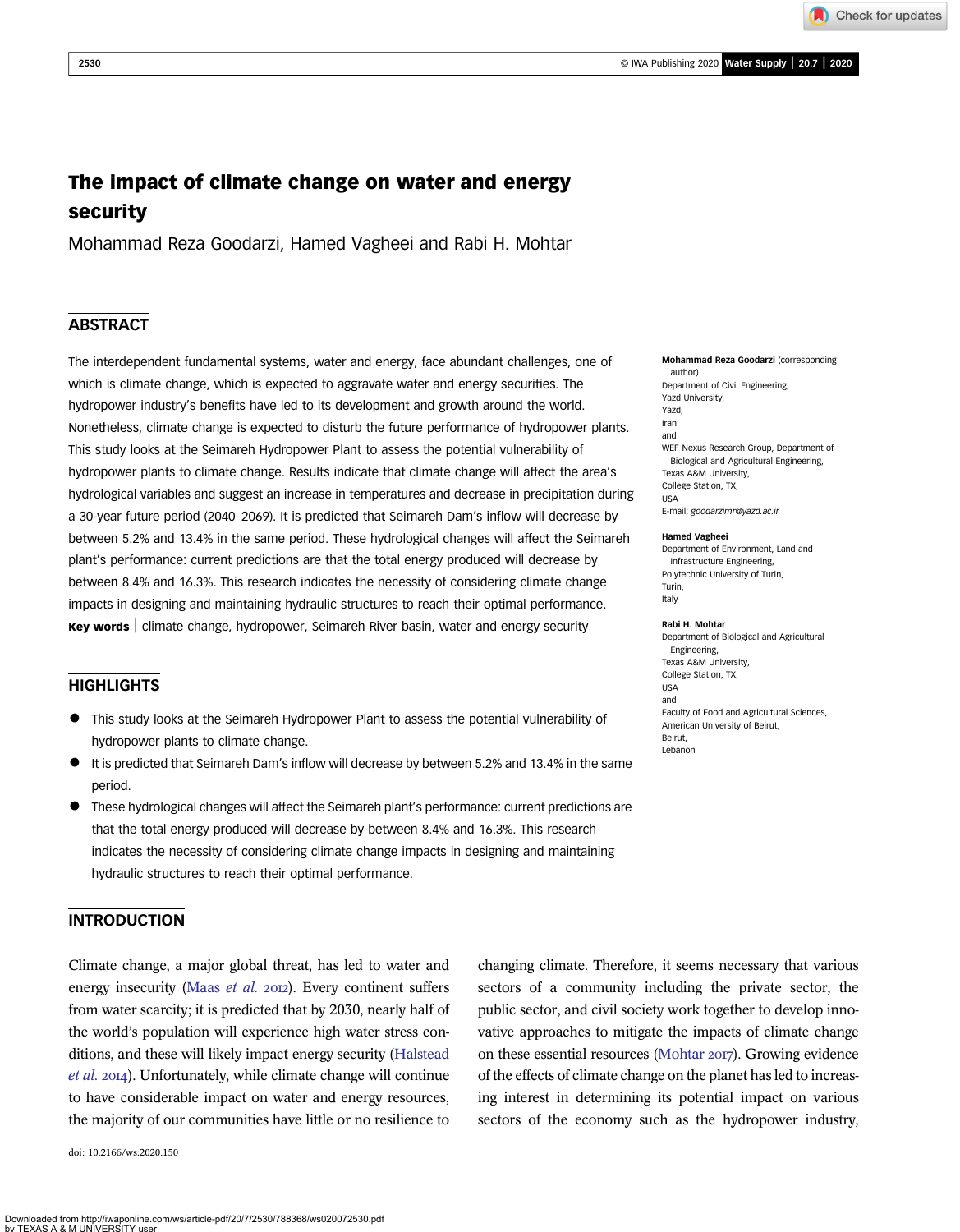which has played a significant role in renewable and clean energy in the overall world energy supply in recent years. Nonetheless, climate change is predicted to have impacts on water resources leading to disturbance in hydropower generation (Vicuña et al. 2011; Meng et al. 2020). It is anticipated that by 2070, the hydropower potential for the whole of Europe will decline by 6%. Further, a 20–50% drop in hydropower potential is predicted for the Mediterranean region. Nevertheless, northern and eastern Europe are expected to actually increase their hydropower potential by 15–30%, while western and central Europe are expected to remain stable (Lehner et al.  $2005$ ). Northern Quebec's hydropower would likely benefit from higher precipitation, while hydropower in southern Quebec would likely be affected by lower water levels (Bates et al. ). A study conducted in California indicates that climate change is not anticipated to have much impact on the capacity of the two hydropower systems to generate energy when demand is at its peak. However, these systems could experience a drop in both energy generation and associated revenues (Vicuña et al. 2011). A report of the United States Department of Energy (2013) provides an analysis of potential climate change effects across four of the Power Marketing Administration regions. In the near-term period (2010–2024), the mean change in annual hydropower generation for the Bonneville Area is estimated to be an increase of 2% relative to the historic mean generation from 1989 to 2008, while in the mid-term period (2025–2039), the mean change in annual generation for this region is projected to be an increase of 3.3%. The report predicts that mean projected changes in annual generation for the Western Area will be an increase of 22% in the near-term and an increase of 20% in the midterm. The mean projections for hydropower generation in the Southwestern Area indicate a 1.8% reduction in the near term and a 7.7% reduction in the mid-term period. For the Southeastern Area, the mean projected change in annual hydropower production is a 3.6% increase in the near-term period and almost no change in the mid-term period (USDOE 2013). The main results of the study conducted on the Valle d'Aosta Region in Italy predict a reduction of 10% in electricity production, despite the total quantity of water not being expected to change significantly (Maran *et al.* 2014). Another study performed on hydropower production of the Toce Alpine River Basin in Italy indicates an increase in hydropower production (Ravazzani et al. 2016). In Africa, results

indicate increase in hydropower production in the Niger and Kwanza River Basins (Hamududu & Killingtveit 2016; Oyerinde et al. 2016) and hydropower production reduction in the Zambezi River Basin (Spalding-Fecher et al.  $2017$ ). Using a case study of the Rio Jubones Basin in Ecuador, Hasan & Wyseure (2018) suggested that hydropower generation would be affected due to the possible changes in seasonal flow regimes. Climate change is also expected to significantly reshape the hydropower industry in California (Forrest et al.  $2018$ ). While Boadi & Owusu ( $2019$ ) suggest that climate variability affects Ghana's hydropower generation negatively through its effects on rainfall and ENSO, climate change is expected to have positive impacts on hydropower production in Sumatra, a tropical island in Indonesia (Meng  $et$   $al.$  2020). Various performed studies on China also indicate that hydropower systems in different regions of the country would be affected by climate fluctuations (Fan et al. 2020; Liu et al. 2020; Qin et al. 2020). Table 1 presents a summary of studies assessing impacts of climate change on hydropower systems.

Various studies demonstrate that optimized performance of hydraulic structures in the future relies on attention to climate change impacts. Obviously, the majority of relevant studies have been performed in Europe and the USA. Hence, this study uses the Seimareh Dam and Hydropower Plant to understand climate change impacts on hydropower production in western Asia. One important issue in climate modeling is the uncertainty principle of emission scenarios and climate models. Thus, the present study uses various emission scenarios and climate models to determine future water availability in the Seimareh River Basin, and to understand the possible vulnerability of Seimareh Hydropower Plant in the face of climate change.

#### METHODS

Climate conditions during the period 2040–2069 were predicted for the study area using general circulation models under various emission scenarios; the outputs of these models are downscaled by the Statistical DownScaling Model (SDSM). The river flow is simulated by the HEC-HMS hydrological model, and the Water Evaluation and Planning System (WEAP) model is used to simulate reservoir operation and calculate the amount of hydropower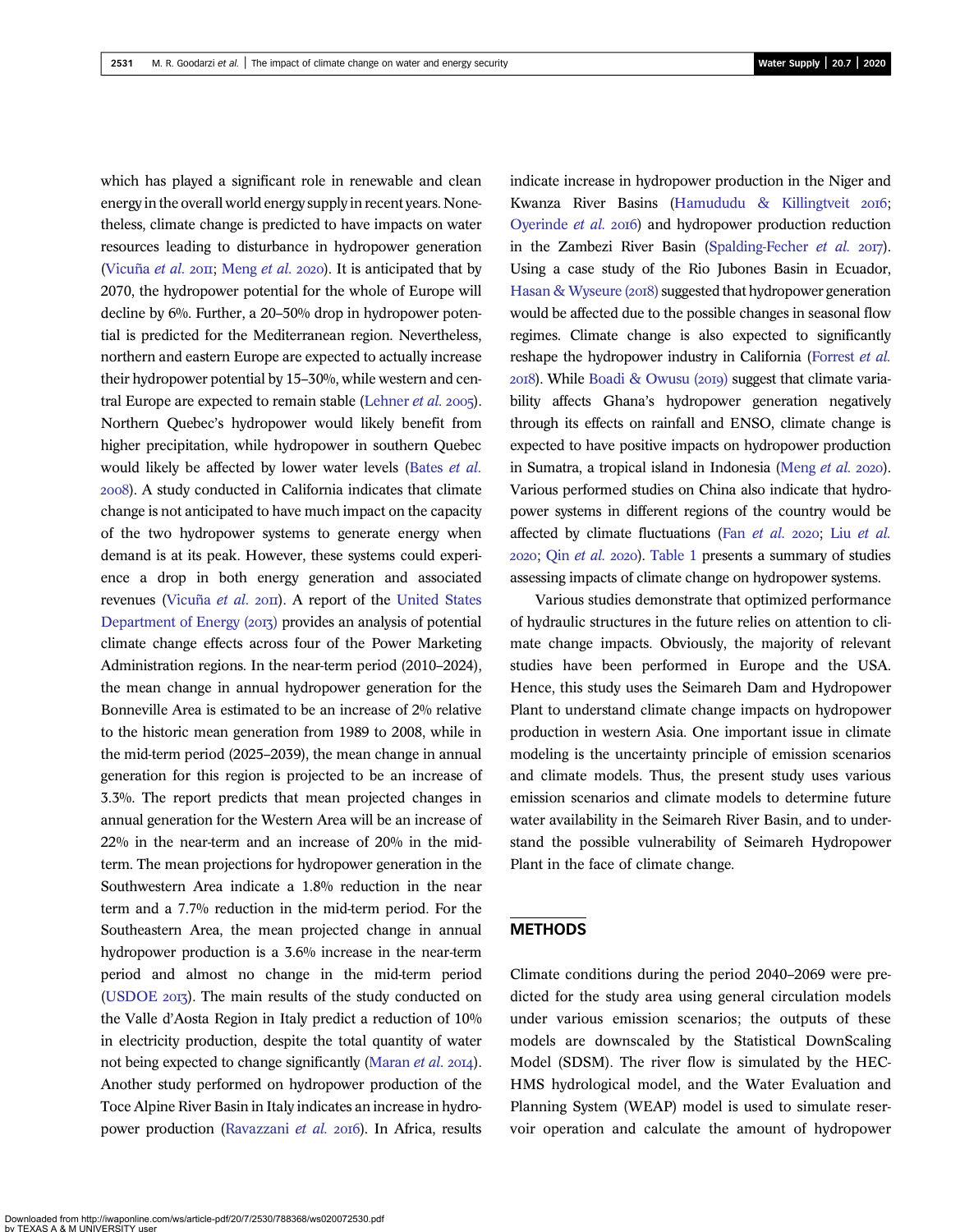Table 1 | Summary of relevant studies assessing climate change impacts on hydropower production

| <b>Study</b>                      | <b>Models/scenarios used</b>                                                                    | Location                                                                                                                             | <b>Key results</b>                                                                                                                                                                                                                                                           |
|-----------------------------------|-------------------------------------------------------------------------------------------------|--------------------------------------------------------------------------------------------------------------------------------------|------------------------------------------------------------------------------------------------------------------------------------------------------------------------------------------------------------------------------------------------------------------------------|
| Vicuña et al. (2011)              | VIC model; LP optimization<br>model; six GCMs under A2<br>and B1 emission scenarios             | The Upper American River<br>Project (UARP) and the Big<br>Creek System, California, USA                                              | • Increase in temperature<br>Decrease in precipitation<br>٠<br>The average system power capacity in<br>٠<br>August (peak time) is reduced by a<br>maximum of 0.6%                                                                                                            |
| USDOE (2013)                      | VIC model; GCM: CCSM3;<br>RCM: RegCM3; A1B emission<br>scenario                                 | Four of the Power Marketing<br>Administration regions<br>(Bonneville, Southeastern<br>Area, Western Area,<br>Southwestern Area), USA | • Increase in temperature<br>Changes in precipitation pattern<br>Increase in energy production for<br>$\bullet$<br>Bonneville, Western Area and<br>Southeastern Area<br>• Energy generation reduction for<br>Southwestern Area                                               |
| Maran <i>et al.</i> $(2014)$      | TOPKAPI model; SOLARIS;<br>GCM: ECHAM; RCMs:<br>REMO and RegCM; A1B<br>emission scenario        | The Valle d'Aosta Hydropower<br>System, Italy                                                                                        | • Expected changes in the precipitation<br>pattern<br>• A statistically significant decrease in<br>overall hydropower production: 10%<br>of the annual production of the whole<br>system (equivalent to 200 GWh)                                                             |
| Ravazzani et al. (2016)           | FEST-WB model; BPMPD<br>solver; GCM: ECHAM5;<br>RCMs: REMO and RegCM3;<br>A1B emission scenario | Toce River Basin, Italy                                                                                                              | Increase of temperature<br>Increase of mean annual precipitation<br>Increase in hydropower production<br>٠<br>$(11-19\%)$                                                                                                                                                    |
| Oyerinde et al. (2016)            | IHACRES; ARMAX; eight<br>GCMs; RCM: SMHI-RCA;<br>RCP 4.5 and RCP 8.5 emission<br>scenarios      | Kainji Hydroelectric Dam, Niger<br>Basin, West Africa                                                                                | Increase in temperature<br>٠<br>Increase in precipitation<br>Increase in PET<br>٠<br>Increase in hydropower production                                                                                                                                                       |
| Hamududu &<br>Killingtveit (2016) | HBV model; nMAG; five GCMs;<br>ESD; A1B and B2 emission<br>scenarios                            | Kwanza River Basin, Angola                                                                                                           | Increase in temperature<br>٠<br>For precipitation: a decrease in the<br>2020s, and then an increase towards<br>the end of the 21st century<br>• Increase in inter-annual variability of<br>precipitation<br>• Increase in hydropower production in<br>the basin by up to 10% |
| Lobanova et al. (2016)            | SWIM model; ISI-MIP; RCP 4.5<br>and RCP 8.5 emission<br>scenarios                               | Tagus River Basin, 3 hydropower<br>reservoirs in Spain and<br>Portugal                                                               | Decrease in inflows to reservoirs<br>Strong decrease in hydropower<br>٠<br>production in all three reservoirs<br>$(10 - 60\%)$                                                                                                                                               |
| Spalding-Fecher et al.<br>(20I7)  | WEAP; LEAP; SSPs emission<br>scenarios                                                          | Zambezi River Basin, southern<br>Africa                                                                                              | Energy production reduction by about<br>10-20% under a drying climate<br>• Only marginal increases in generation<br>with a plausible wetting climate                                                                                                                         |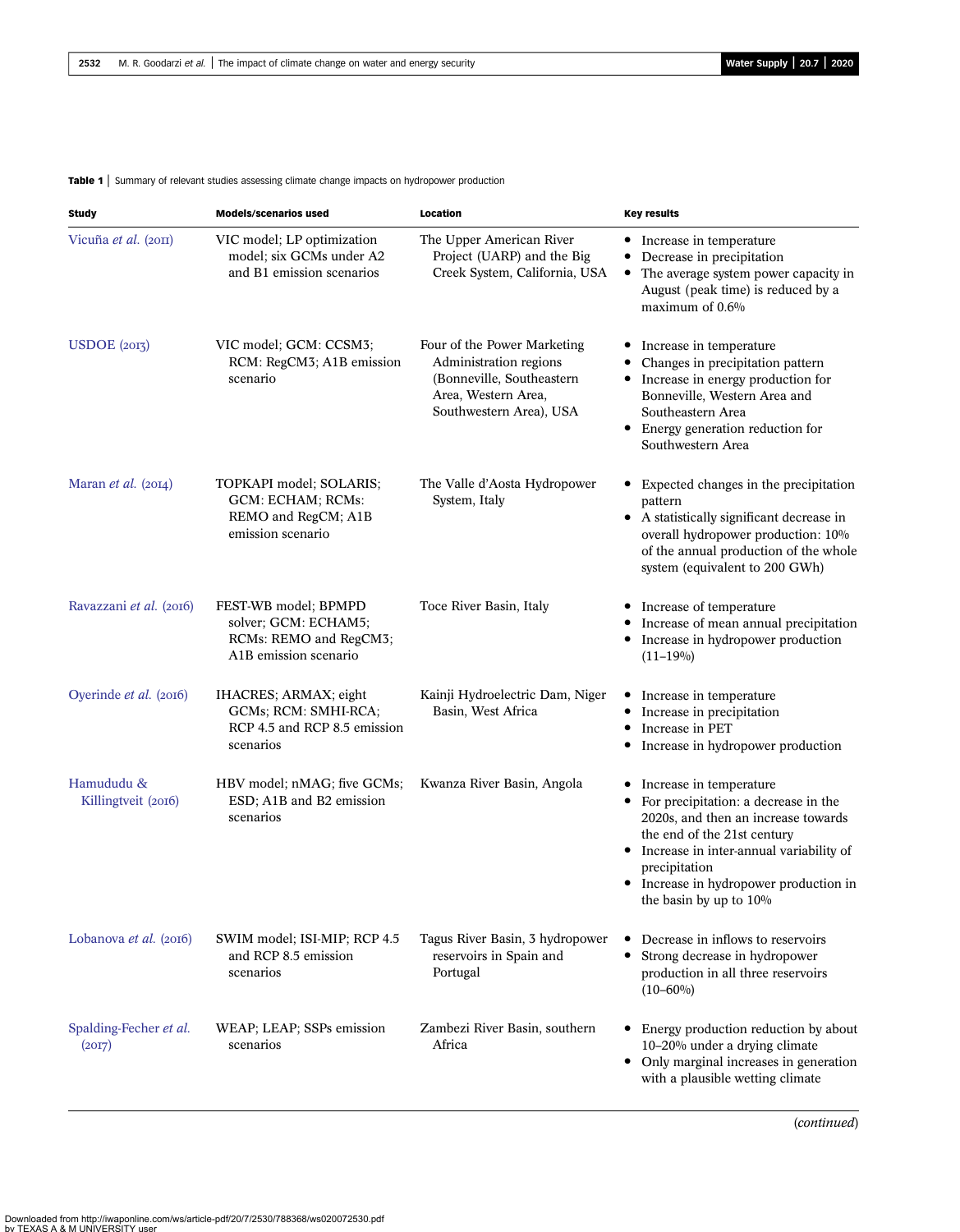#### Table 1 | continued

| <b>Study</b>              | <b>Models/scenarios used</b>                                                                                                                   | Location                                   | <b>Key results</b>                                                                                                                                                                                                                                                             |
|---------------------------|------------------------------------------------------------------------------------------------------------------------------------------------|--------------------------------------------|--------------------------------------------------------------------------------------------------------------------------------------------------------------------------------------------------------------------------------------------------------------------------------|
| Turner et al. (2017)      | WaterGAP; three GCMs under<br>A2 and B1 emission scenarios                                                                                     | Global                                     | • Energy production responds non-<br>linearly to climate change<br>• The Balkans region emerges as most<br>vulnerable to power production losses<br>• A significant increase in total<br>electrical production in a handful of<br>countries in Scandinavia and Central<br>Asia |
| Forrest et al. (2018)     | VIC model; four GCMs under<br>RCP 4.5 and RCP 8.5 emission<br>scenarios                                                                        | California, USA                            | Temporal shift in runoff and<br>٠<br>hydropower generation<br>• Increased chance of reservoir spillage<br>and lost generation potential due to<br>increase in winter and spring runoffs<br>Decrease in spinning reserve bidding<br>potential                                   |
| Hasan & Wyseure<br>(20I8) | SWAT; three climate change<br>scenarios for the future period<br>$(2045 - 2065)$                                                               | Rio Jubones Basin, Ecuador                 | Changes in seasonal flow regimes<br>Changes in hydropower potential<br>$\bullet$<br>Wet season: increase in rainfall,<br>٠<br>streamflow and hydropower<br>generation<br>Dry season: decrease in rainfall,<br>$\bullet$<br>streamflow and hydropower<br>generation             |
| Meng <i>et al.</i> (2020) | PRC-GLOBWB model; four<br>GCMs under RCP 2.6 and<br>RCP 6.0 emission scenarios<br>and global warming levels of<br>1.5 and $2^{\circ}$ C        | Sumatra, Indonesia                         | Positive impacts on hydropower<br>generation under both global warming<br>levels<br>• Higher hydropower generation under<br>global warming of 1.5 °C<br>$\bullet$ Higher reduction in CO <sub>2</sub> emissions<br>under global warming of $1.5^{\circ}$ C                     |
| Qin et al. (2020)         | SWAT; five GCMs under RCP<br>2.6, RCP 4.5 and RCP 8.5<br>emission scenarios                                                                    | The Three Gorges Reservoir,<br>China       | Increase in precipitation<br>Increase in mean annual inflow<br>٠<br>$(3.3 - 15.2\%)$<br>• Increase in mean annual hydropower<br>generation $(0.9-8.1\%)$                                                                                                                       |
| This study                | HEC-HMS; WEAP and energy<br>module; GCMs: HadCM3,<br>CGCM3 and CanESM2;<br>SDSM; A2, B2, RCP 2.6, RCP<br>4.5 and RCP 8.5 emission<br>scenarios | Seimareh Dam and Hydropower<br>Plant, Iran | • Increase in temperature<br>Decrease in precipitation<br>Decrease in Seimareh Dam inflow<br>٠<br>$(5.2 - 13.4\%)$<br>• Decrease in energy production<br>$(8.4 - 16.3\%)$                                                                                                      |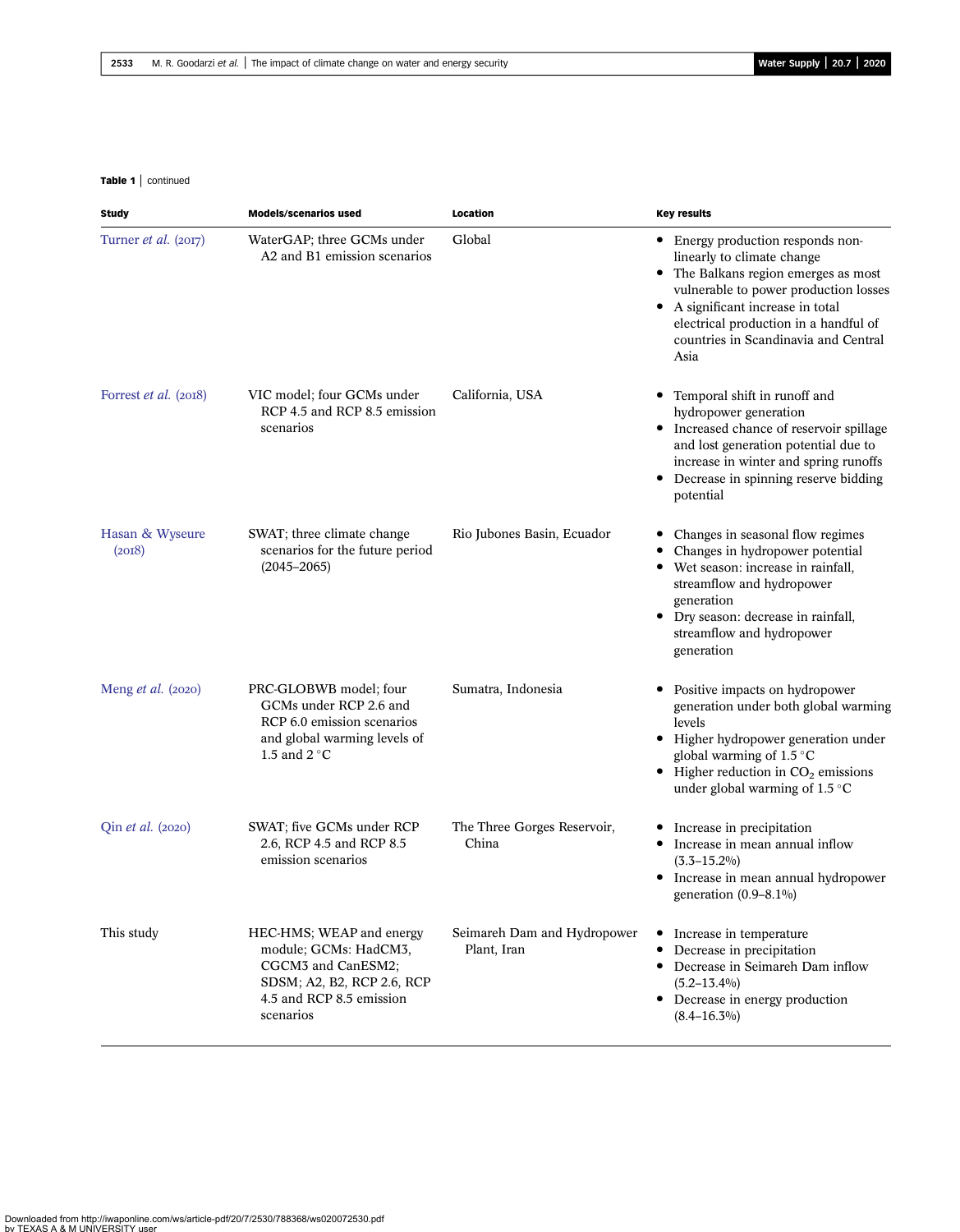production. See Appendix A (Supplementary Material) for the overall methodology applied in this study.

# STUDY AREA AND DATA

Karkheh Basin, in the central and southwestern Zagros Mountains of western Iran, occupies about  $50,764 \text{ km}^2$ , and includes five sub–basins: Gamasiab, Qarasou, Seimareh, Kashkan and Southern Karkheh. The basin is located between  $46^{\degree}$  06'E and  $49^{\degree}10'$ E longitude and  $30^{\circ}$  58'N and  $34^{\circ}$  56'N latitude. The basins of Sirvan, Qezel–Owzan, and Qara–Chay Rivers lie to the north, the border river basins of Iran and Iraq to the west, and the Dez River Basin lies to the east and part of the west border of Iran in the south (Zahabiyoun et al.  $2017$ ). The mean annual precipitation in the Karkheh Basin varies from 150 mm in the southern part to 700 mm in the northern part. The mean annual temperature also ranges from  $5^{\circ}$ C to 25 °C. From the perspective of the development of Karkheh Basin, several dams have various functions, including hydropower, agriculture and water transfer systems. The present research looks at the Seimareh Dam and Hydropower Plant, which is located in the Seimareh River Basin. The Seimareh River is formed by the confluence of the Qarasou and Gamasiab Rivers; its main branches are the Chardavol and Shiravan Rivers. The Seimareh Dam, in the northwest of Khuzestan and

Table 2 | Summary of stations' data used in the study

Ilam provinces, lies 40 km northwest of Darreh Shahr City and 106 km southeast of Ilam City (geographical coordinates:  $47^{\circ}$  12'E longitude and 33 $^{\circ}$  17'N latitude). The mean annual precipitation in the Seimareh River Basin is about 442.7 mm for the 46-year period (1958–2003), while this value is about 425 mm at the Seimareh Dam. The temperature at the Seimareh Dam ranges from  $-6^{\circ}$ C to  $51^{\circ}$ C with a mean annual value of  $20.1 \degree C$  (IWPRDC 2008). River discharge data at Seimareh Dam was collected from Mahab Ghodss Company for the period between 1956 and 2005, and the mean annual river discharge is about  $102.8 \text{ m}^3/\text{s}$  during this period. Daily precipitation and temperature data (1971– 2000) were collected from several stations (Table 2). Figure 1 shows the location of the study area, the Seimareh Dam and meteorological stations.

### GENERAL CIRCULATION MODELS

Future climate prediction relies on computer numerical models known as general circulation models (GCMs) that simulate Earth's climate. GCMs provided by various research centers have significantly improved in recent decades (Wilby et al. 2004). In this study, three GCMs (CanESM2, CGCM3 and HadCM3) were assessed. After reviewing the three models according to two statistical indices: coefficient of determination  $(R^2)$ , and Nash-Sutcliffe efficiency (NSE),

| <b>Type of data</b>        | Longitude $(°E)$     | Latitude (°N)         | Elevation (masl <sup>a</sup> ) | <b>Source</b>             |
|----------------------------|----------------------|-----------------------|--------------------------------|---------------------------|
| Precipitation              | 47° 26′ 00"          | $34^{\circ} 20' 00''$ | 1,306                          | <b>IWRMC</b> <sup>b</sup> |
| Precipitation              | 47° 15′ 00″          | 34° 14' 00"           | 1,300                          | <b>IWRMC</b>              |
| Precipitation, temperature | 47° 15′ 00″          | 33° 44' 00"           | 900                            | <b>IWRMC</b>              |
| Precipitation              | 47° 06′ 00″          | 33° 46' 00"           | 950                            | <b>IWRMC</b>              |
| Precipitation              | 47° 12' 22"          | 33° 23' 25"           | 880                            | <b>IWRMC</b>              |
| Precipitation              | $47^{\circ}$ 21' 36" | $33^{\circ}$ 11' 01"  | 680                            | <b>IWRMC</b>              |
| Precipitation              | 47° 26′ 03″          | $33^{\circ}$ 10' 21"  | 559                            | <b>IWRMC</b>              |
| Precipitation              | 46° 49' 09"          | $33^{\circ}$ 33' 21"  | 783                            | <b>IWRMC</b>              |
| Temperature                | 47° 09′ 00″          | 34° 21' 00"           | 1,318.6                        | IMO <sup>c</sup>          |
| Runoff                     | 47° 12′ 00"          | 33° 17' 00"           | 705                            | MGC <sup>d</sup>          |
|                            |                      |                       |                                |                           |

aMetres above sea level.

<sup>b</sup>Iran Water Resources Management Company.

<sup>c</sup>Iran Meteorological Organization.

<sup>d</sup>Mahab Ghodss Company.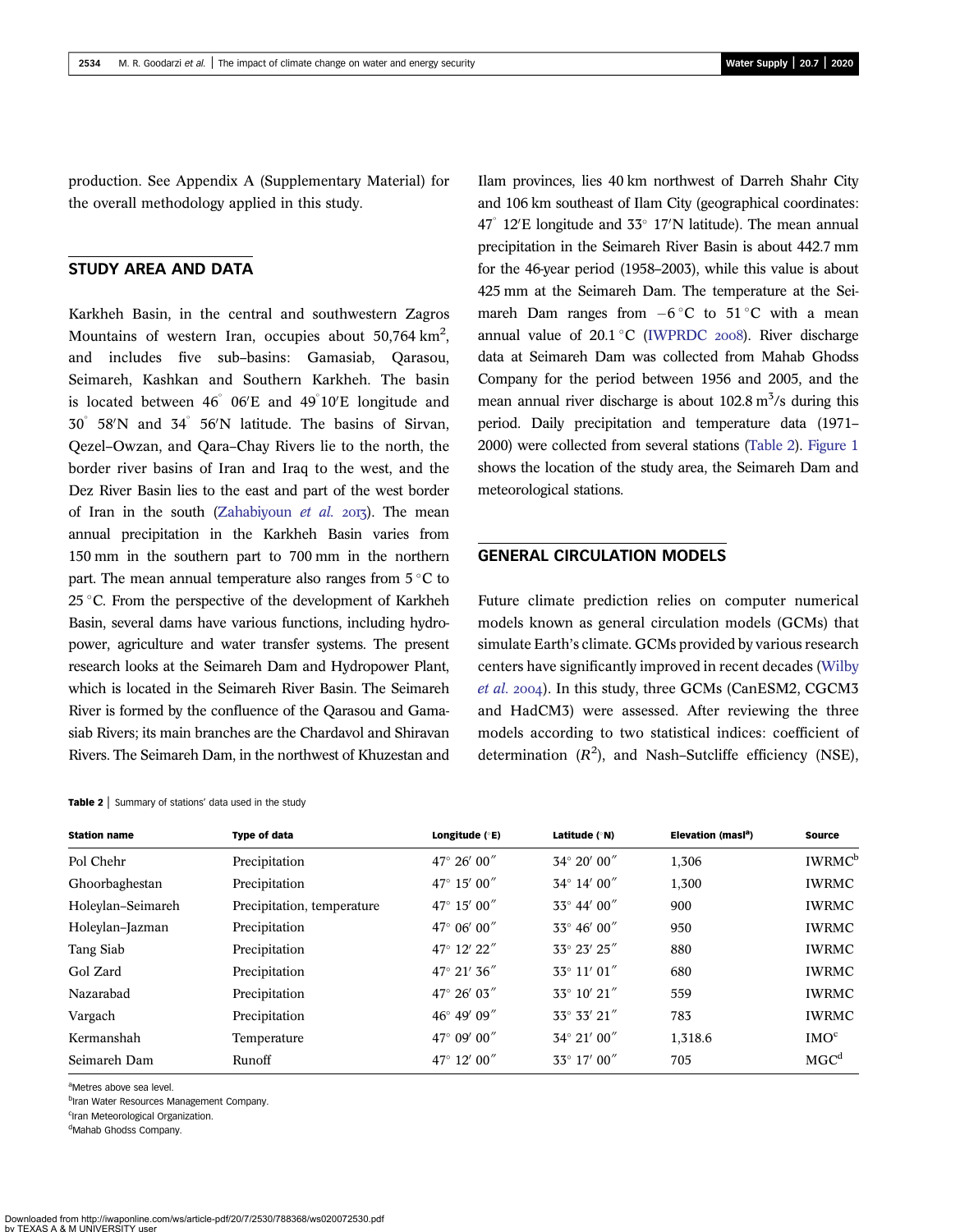

Figure 1 | The location of the study area, the Seimareh Dam, and meteorological stations.

the author found two models (HadCM3 and CanESM2) to be well-matched with the region of the study; these were used to assess the impacts of climate change.

# EMISSION SCENARIOS

The greenhouse gas emission scenarios are used to provide an image of Earth's future based on the level of radiative force, technology, and socio-economic status (IPCC 2000; Collins  $et$  al.  $2013$ ). In this study, the five emission scenarios A2, B2, RCP2.6, RCP4.5, and RCP8.5 are used.

# DOWNSCALING

The outputs of the GCMs are downscaled using statistical and dynamic methods. The Statistical DownScaling Model developed by Wilby et al.  $(2002)$  is used in the present study to downscale the GCM outputs.

# HYDROLOGICAL MODEL

In the present study, the HEC–HMS (Hydrologic Engineering Center–Hydrologic Modeling System) hydrological model was employed. The HMS model is applied for modeling hydrological systems and analyzing the geographic information system (HEC 2000). In this study, the Soil Moisture Accounting (SMA) method (see Appendix B, Supplementary Material) is used to calculate losses, and the Clark unit hydrograph is used to calculate runoff amounts.

# WEAP MODEL

The Water Evaluation and Planning System is appropriate for municipal and agricultural systems, single sub-basins or complex river systems. WEAP that can address a wide range of issues was used in this study to simulate reservoir operations and to calculate hydropower production. For each dam, in addition to five parameters (min turbine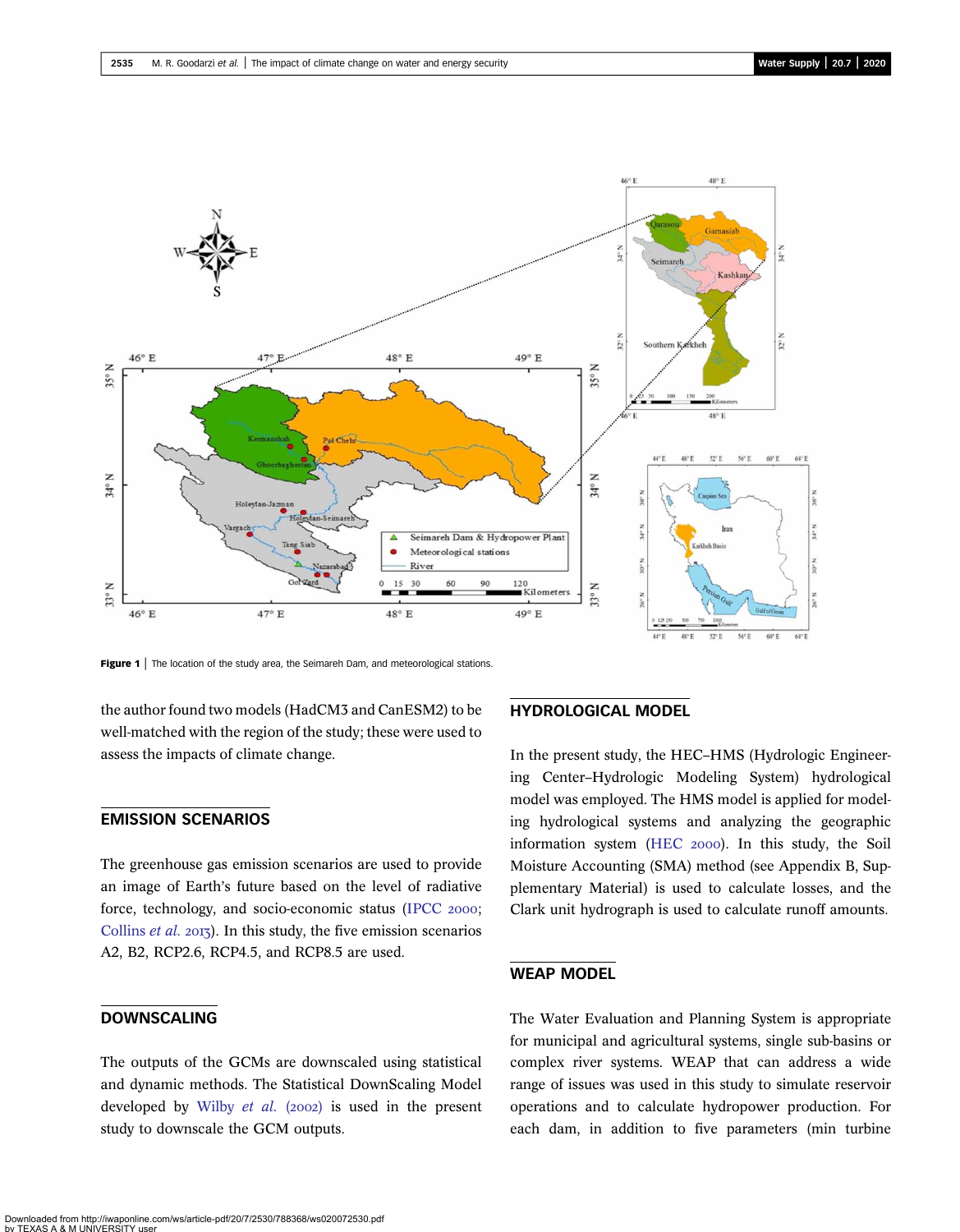flow, max turbine flow, tailwater elevation, plant factor, and generating efficiency), other parameters are introduced into WEAP in the format of Equations (1)–(5), explained below.

$$
Q_{\rm d} = \frac{P_{\rm dep} \times 1000}{9.81 \times \eta \times H_{\rm d}}\tag{1}
$$

where  $Q_d$  is design flow (m<sup>3</sup>/s),  $\eta$  is generating efficiency,  $P_{\text{dep}}$  is installed capacity of plant (MW), and  $H_{\text{d}}$  is design head (m).

$$
H_{\text{net}} = H_{\text{t}} - TWL - H_{\text{f}}
$$
 (2)

where  $H_{\text{net}}$  is net head (m),  $H_t$  is headwater at the beginning of the month (m), TWL is tailwater level (m), and  $H_f$  is the head loss (m).

$$
Q_{\text{max}} = \min \left( \frac{P_{\text{dep}} \times 1000 \times Overload}{9.81 \times \eta \times H_{\text{net}}} , C_{Q_{\text{max}}} \times Q_{\text{d}} \right) \tag{3}
$$

where  $Q_{\text{max}}$  is max flow (m<sup>3</sup>/s),  $C_{Q_{\text{max}}}$  is the coefficient of max flow, and *Overload* is the coefficient of overload of the planet.

$$
Q_{\text{req}} = \min\left(\frac{P_{\text{dep}} \times 1000}{9.81 \times \eta \times H_{\text{net}}}, Q_{\text{max}}\right)
$$
(4)

where  $Q_{\text{rea}}$  is the required flow for producing energy (m<sup>3</sup>/s). The required volume of water for producing energy is obtained by Equation (5):

if: 
$$
C_{H_{\min}} \times H_d \le H_{\text{net}} \le C_{H_{\max}} \times H_d \to V_D
$$
  
=  $Q_{\text{req}} \times PT \times N_{\text{day}} \times 3600/10^6$  (5)

where  $C_{H_{\min}}$  is the coefficient of min head,  $C_{H_{\max}}$  is the coefficient of max head,  $V_D$  is the required volume of water for producing energy, PT is the number of peak times (hr), and  $N_{\text{dav}}$  is the number of days of each month.

Due to the limitations of the WEAP model, the amount of productive energy is calculated according to the required water and reservoir level. For this purpose, a macro was created using Excel to control the WEAP model and provide a complete link between Excel and the WEAP model. After entering data, the WEAP model is run by the macro's command; required data are extracted; and hydropower calculations are performed (Loucks & van Beek 2005; Jalali et al.  $2008$ ; Sieber & Purkey  $2015$ ).

# RESULTS AND DISCUSSION

#### SDSM performance

The SDSM model was used to downscale GCMs. The performance of the model was checked using three statistical indices: coefficient of determination  $(R^2)$ , Nash-Sutcliffe efficiency (NSE) and root mean square error (RMSE). Two models (HadCM3 and CanESM2) well matched with the base period were used to achieve optimal results. Because of unsuitable results from some stations, including Holeylan– Jazman, Gol Zard and Vargach, data from these stations were neglected. The values of the used statistical indices for simulating monthly precipitation and temperature during the calibration and validation periods are shown in Table 3.

#### Future temperatures

Future temperatures were evaluated using the data of Kermanshah and Holeylan–Seimareh Stations: the maximum temperatures in the observed and future periods are shown in Table 4. The maximum temperature will increase under all scenarios: the lowest maximum temperature rise is  $0.2$  °C using the CanESM2 model under the RCP2.6 scenario for Kermanshah Station, and the highest maximum temperature rise is  $1.2 \degree$ C using the CanESM2 model under the RCP8.5 scenario for Holeylan–Seimareh Station. Table 5 presents the minimum temperatures of these stations in the observed and future periods: the minimum temperature in both stations will increase in the future. The lowest minimum temperature rise is  $0.2 \degree C$  using the CanESM2 model under the RCP2.6 scenario for Kermanshah Station and the highest minimum temperature rise is  $1.3 \degree C$  using the CanESM2 model under the RCP8.5 scenario for Holeylan–Seimareh Station.

Figure 2 presents the monthly changes in the maximum temperature of Kermanshah and Holeylan– Seimareh Stations. Figure 3 presents the monthly changes in the minimum temperature for the future period. As is

Downloaded from http://iwaponline.com/ws/article-pdf/20/7/2530/788368/ws020072530.pdf by TEXAS A & M UNIVERSITY user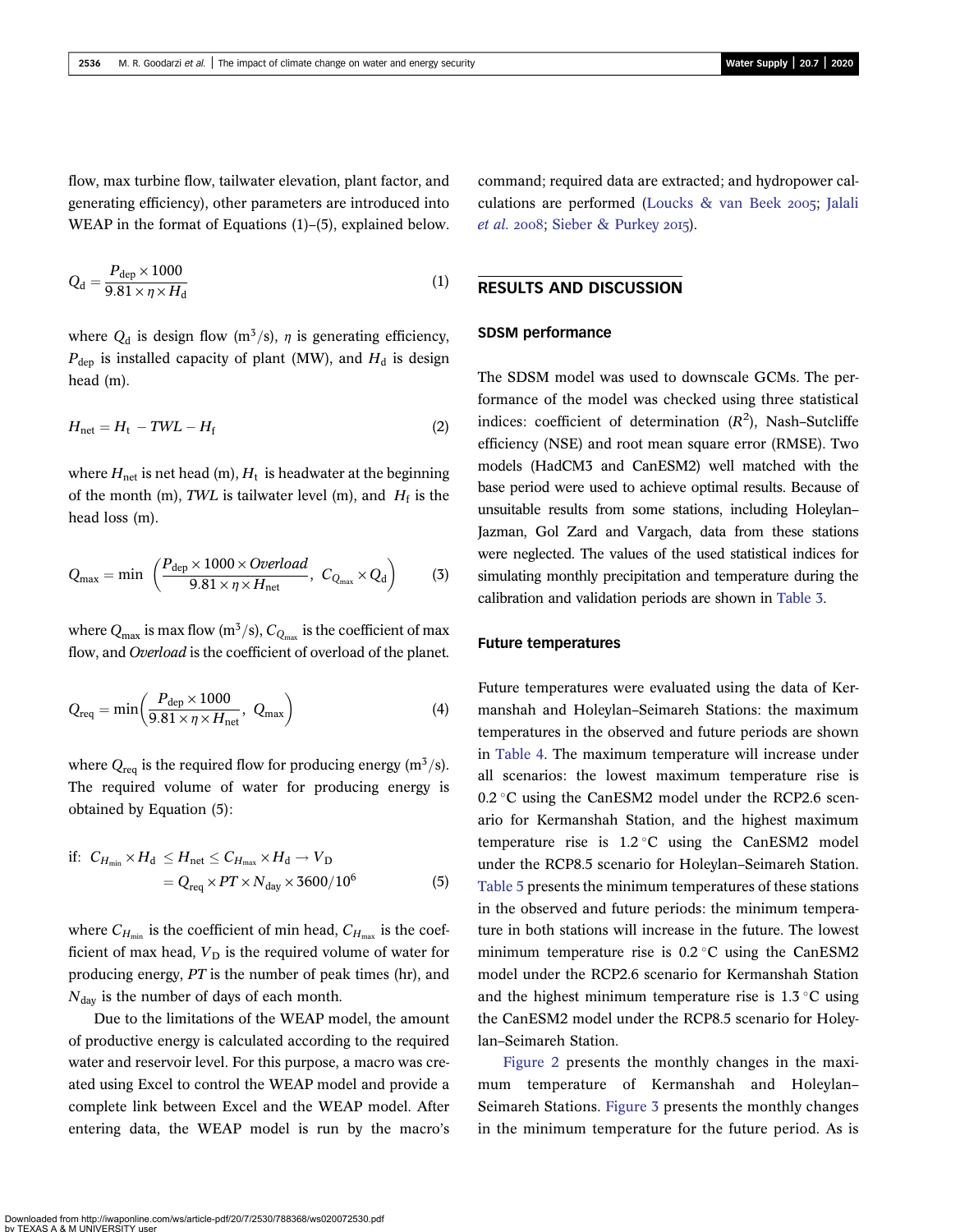#### Table 3 | Performance of the SDSM model during calibration and validation periods

|                     |              |       | <b>Calibration (1971-1985)</b> |             | <b>Validation (1986-2000)</b> |            |             |  |
|---------------------|--------------|-------|--------------------------------|-------------|-------------------------------|------------|-------------|--|
| <b>Station name</b> | <b>Model</b> | $R^2$ | <b>NSE</b>                     | <b>RMSE</b> | $R^2$                         | <b>NSE</b> | <b>RMSE</b> |  |
| Precipitation       |              |       |                                |             |                               |            |             |  |
| Pol Chehr           | CanESM2      | 0.97  | 0.96                           | 1.07        | 0.82                          | 0.78       | 1.38        |  |
|                     | HadCM3       | 0.97  | 0.94                           | 1.11        | 0.77                          | 0.75       | 1.7         |  |
| Ghoorbaghestan      | CanESM2      | 0.94  | 0.93                           | 0.98        | 0.78                          | 0.75       | 1.46        |  |
|                     | HadCM3       | 0.89  | 0.87                           | 1.34        | 0.91                          | 0.84       | 1.46        |  |
| Holeylan-Seimareh   | CanESM2      | 0.95  | 0.92                           | 1.34        | 0.64                          | 0.58       | 1.23        |  |
|                     | HadCM3       | 0.92  | 0.84                           | 1.63        | 0.67                          | 0.62       | 1.2         |  |
| Tang Siab           | CanESM2      | 0.86  | 0.82                           | 1.33        | 0.76                          | 0.62       | 1.62        |  |
|                     | HadCM3       | 0.97  | 0.96                           | 1.34        | 0.73                          | 0.68       | 1.65        |  |
| Nazarabad           | CanESM2      | 0.96  | 0.96                           | 1.08        | 0.74                          | 0.7        | 1.44        |  |
|                     | HadCM3       | 0.86  | 0.83                           | 1.15        | 0.87                          | 0.86       | 1.67        |  |
| Maximum temperature |              |       |                                |             |                               |            |             |  |
| Kermanshah          | CanESM2      | 0.98  | 0.97                           | 2.06        | 0.97                          | 0.95       | 2.51        |  |
|                     | HadCM3       | 0.98  | 0.96                           | 1.9         | 0.97                          | 0.95       | 2.54        |  |
| Holeylan-Seimareh   | CanESM2      | 0.97  | 0.96                           | 1.65        | 0.95                          | 0.93       | 2.6         |  |
|                     | HadCM3       | 0.95  | 0.93                           | 1.74        | 0.94                          | 0.93       | 2.58        |  |
| Minimum temperature |              |       |                                |             |                               |            |             |  |
| Kermanshah          | CanESM2      | 0.98  | 0.97                           | 1.63        | 0.96                          | 0.95       | 1.76        |  |
|                     | HadCM3       | 0.98  | 0.97                           | 1.61        | 0.97                          | 0.95       | 1.81        |  |
| Holeylan-Seimareh   | CanESM2      | 0.96  | 0.95                           | 1.07        | 0.96                          | 0.94       | 1.8         |  |
|                     | HadCM3       | 0.96  | 0.94                           | 1.11        | 0.96                          | 0.95       | 1.74        |  |

#### Table 4 | The mean annual maximum temperature of stations in the base and future periods (°C)

| <b>Station name</b><br>Kermanshah | <b>Base period</b><br>22.5 |               | <b>Future period</b> |               |        |               |        |           |        |      |      |  |  |
|-----------------------------------|----------------------------|---------------|----------------------|---------------|--------|---------------|--------|-----------|--------|------|------|--|--|
|                                   |                            |               | CanESM2              |               |        |               |        |           | HadCM3 |      |      |  |  |
|                                   |                            | <b>RCP8.5</b> |                      | <b>RCP4.5</b> |        | <b>RCP2.6</b> |        | <b>B2</b> |        | A2   |      |  |  |
|                                   |                            | 23.5          | $+1$                 | 23.3          | $+0.8$ | 22.7          | $+0.2$ | 23.2      | $+0.7$ | 23.5 | $+1$ |  |  |
| Holeylan-Seimareh                 | 26.3                       | 27.5          | $+1.2$               | 27.1          | $+0.8$ | 26.6          | $+0.3$ | 27.1      | $+0.8$ | 27.3 | $+1$ |  |  |

**Table 5** | The mean annual minimum temperature of stations in the base and future periods  $(°C)$ 

| <b>Station name</b><br>Kermanshah | <b>Base period</b><br>6.1 |               | <b>Future period</b> |               |        |               |        |      |        |      |        |  |  |
|-----------------------------------|---------------------------|---------------|----------------------|---------------|--------|---------------|--------|------|--------|------|--------|--|--|
|                                   |                           | CanESM2       |                      |               |        | HadCM3        |        |      |        |      |        |  |  |
|                                   |                           | <b>RCP8.5</b> |                      | <b>RCP4.5</b> |        | <b>RCP2.6</b> |        | B2   |        | A2   |        |  |  |
|                                   |                           | 7.2           | $+1.1$               |               | $+0.9$ | 6.3           | $+0.2$ | 6.8  | $+0.7$ |      | $+0.9$ |  |  |
| Holeylan-Seimareh                 | 9.5                       | 10.8          | $+1.3$               | 10.6          | $+1.1$ | 9.9           | $+0.4$ | 10.3 | $+0.8$ | 10.6 | $+1.1$ |  |  |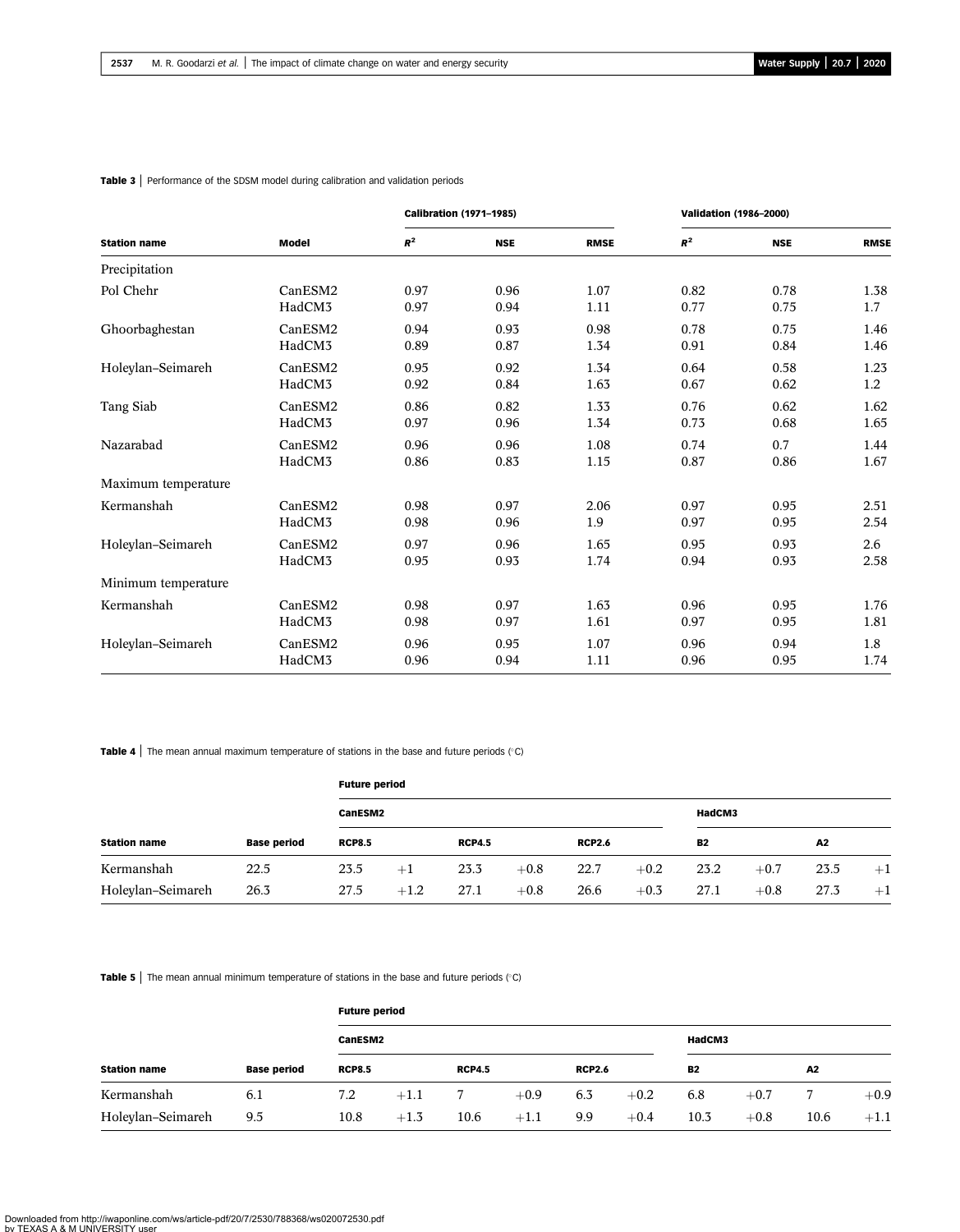

Figure 2 | Changes in the mean monthly maximum temperature: (a) Kermanshah and (b) Holeylan–Seimareh.



Figure 3 | Changes in the mean monthly minimum temperature: (a) Kermanshah and (b) Holeylan–Seimareh.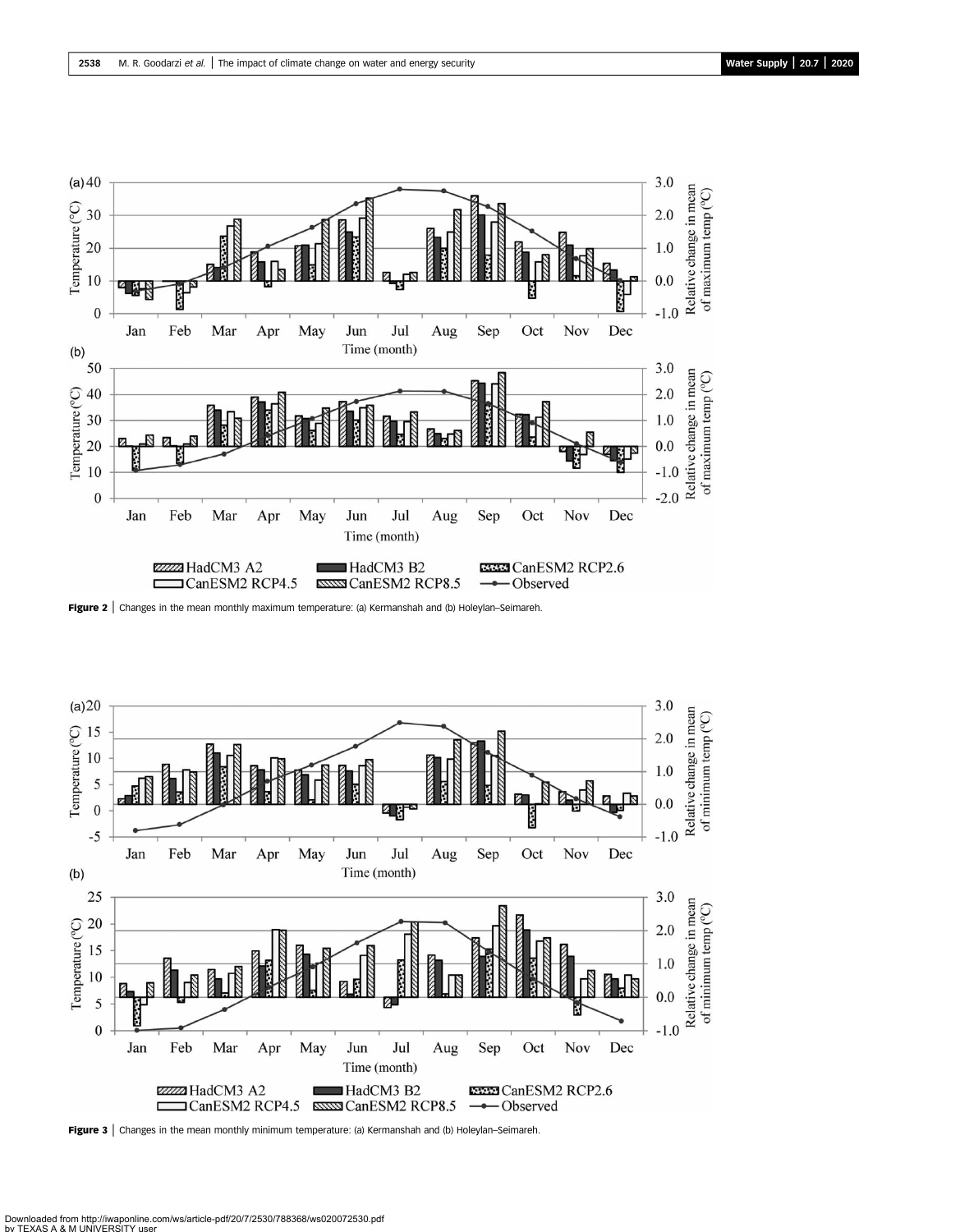clear from these figures, the maximum and minimum temperatures of both stations will increase in most months; in only a few months and under some scenarios, temperatures will decrease. The line graphs in these figures represent the mean monthly temperature (maximum or minimum) for the observation period. Only the left axis is used to obtain temperature per month; bar graphs indicate the amount of temperature change according to various models and scenarios for the future period. The amount of temperature increase or decrease in this period is reflected using the right axis. The highest maximum temperature for Kermanshah Station was  $38^{\circ}$ C (in July) and lowest maximum temperature was  $9.6 \degree$ C (in January) in the observation period. The highest maximum temperature rise of Kermanshah Station occurs in September  $(2.6 \degree C)$ ; this rise is related to the HadCM3 model under the A2 scenario. The highest temperature reduction (December,  $0.95^{\circ}$ C) is reflected in the CanESM2 model under the RCP2.6 scenario. Figure 2 also shows that the highest maximum temperature rise of Holeylan–Seimareh Station occurs in December (2.85 °C). Figure 3 presents the highest minimum temperature rise of Kermanshah (September, 2.25 °C) and Holeylan–Seimareh (September, 2.75 °C).

#### Future precipitation

Assessment of future precipitation used five stations: Pol Chehr, Ghoorbaghestan, Holeylan–Seimareh, Tang Siab, and Nazarabad. Table 6 shows precipitation amounts for these stations during the observation and future periods. The table reveals that the precipitation in the future period will remain unchanged only at Holeylan–Seimareh Station for the CanESM2 model under the RCP2.6 scenario. For all other stations, a reduction in the precipitation amount is predicted. The highest amount of precipitation reduction will occur at Tang Siab Station, with a projected decrease of 15.9%.

Figure 4 presents the monthly precipitation changes at the stations. Line graphs represent the amount of monthly precipitation in the observation period. Bar graphs provide the monthly precipitation changes for various models and scenarios.

#### Preparation of the HEC–HMS model

To determine the Seimareh Dam inflow, the daily precipitations for selected stations were used as input data in the hydrologic model; the Hargreaves–Samani equation was used to determine the amount of evapotranspiration. Initial values of parameters used in the calibration process were estimated based on available databases and published studies (IWPRDC 2008; Teymouri Moghadam et al. 2010; Ghafouri et al. 2013). In this simulation, the period 1987– 1990 was considered as the calibration period and the period 1993–1996 as the validation period. Table 7 presents final calibrated parameters for different sub-basins. To compare the daily simulated and observed flows, the two statistical indices of NSE and  $R^2$  were used (Table 8). Figure 5 indicates the results of the calibration and validation of the hydrologic model.

Table 6 | The mean annual precipitation of stations in the observation and future periods (mm)

| <b>Station name</b> |                           | <b>Future period</b> |           |               |          |               |                          |           |          |       |           |  |
|---------------------|---------------------------|----------------------|-----------|---------------|----------|---------------|--------------------------|-----------|----------|-------|-----------|--|
|                     |                           | CanESM2              |           |               |          |               |                          |           | HadCM3   |       |           |  |
|                     | <b>Observation period</b> | <b>RCP8.5</b>        |           | <b>RCP4.5</b> |          | <b>RCP2.6</b> |                          | <b>B2</b> |          | A2    |           |  |
| Pol Chehr           | 405.2                     | 361                  | $-10.9%$  | 370.1         | $-8.7\%$ | 401.1         | $-1\%$                   | 384.7     | $-5.1\%$ | 372.6 | $-8.1\%$  |  |
| Ghoorbaghestan      | 397.9                     | 352.2                | $-11.5\%$ | 367.5         | $-7.6%$  | 385.1         | $-3.2\%$                 | 382.9     | $-3.8\%$ | 366.4 | $-7.9%$   |  |
| Holeylan-Seimareh   | 350.5                     | 324.8                | $-7.3\%$  | 339.4         | $-3.2%$  | 350.5         | $\overline{\phantom{a}}$ | 345.6     | $-1.4%$  | 337.2 | $-3.8\%$  |  |
| Tang Siab           | 427.1                     | 359.2                | $-15.9%$  | 373.4         | $-12.6%$ | 403.3         | $-5.6\%$                 | 381.7     | $-10.6%$ | 366.1 | $-14.3\%$ |  |
| Nazarabad           | 355.5                     | 330                  | $-7.2\%$  | 336.9         | $-5.2\%$ | 347.5         | $-2.3\%$                 | 342.4     | $-3.7\%$ | 332.9 | $-6.4\%$  |  |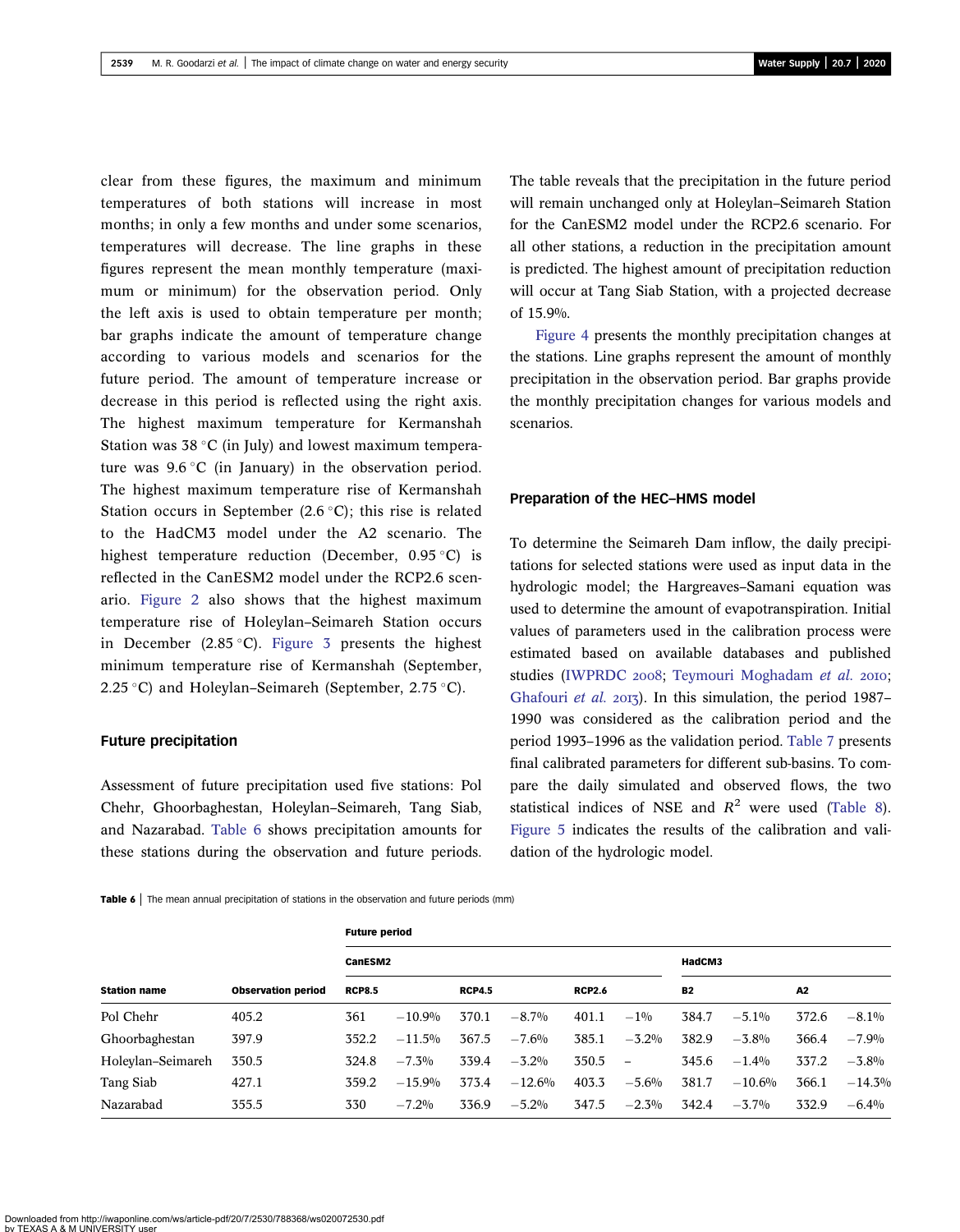

Figure 4 | The mean monthly precipitation changes: (a) Pol Chehr Station, (b) Ghoorbaghestan, (c) Holeylan-Seimareh, (d) Tang Siab, and (e) Nazarabad.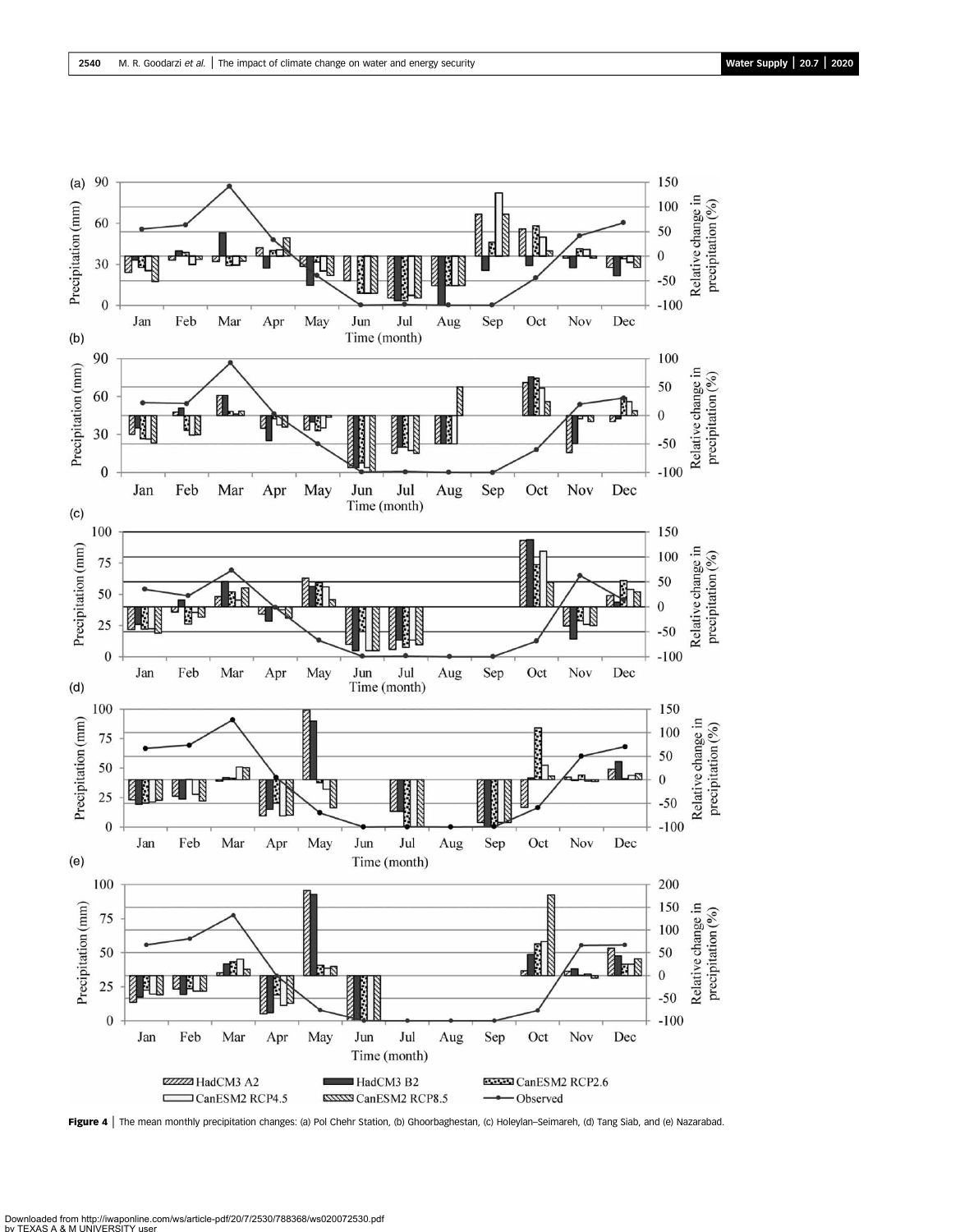| <b>Parameter</b>           | Qarasou | Gamasiab | <b>Seimareh</b> |
|----------------------------|---------|----------|-----------------|
| Max canopy storage (mm)    | $1.3\,$ | 1.3      | 1.2             |
| Max surface storage (mm)   | 4.8     | 5        | 4.5             |
| Max infiltration (mm/hr)   | 11      | 10       | 10              |
| Impervious $(\%)$          | 14      | 14       | 14              |
| Soil storage (mm)          | 115     | 115      | 115             |
| Tension storage (mm)       | 18      | 17.5     | 17.5            |
| Soil percolation (mm/hr)   | 4.5     | 4        | 3.75            |
| GW1 storage (mm)           | 85      | 85       | 85              |
| GW1 percolation (mm/hr)    | 3.5     | 3        | 2               |
| GW1 coefficient (hr)       | 400     | 400      | 400             |
| GW2 storage (mm)           | 95      | 95       | 95              |
| GW2 percolation (mm/hr)    | 0.08    | 0.05     | 0.04            |
| GW2 coefficient (hr)       | 600     | 600      | 600             |
| Time of concentration (hr) | 25.5    | 28       | 35              |
| Storage coefficient (hr)   | 53.5    | 74.5     | 85              |
| Recession constant         | 0.98    | 0.98     | 0.99            |

Table 7 | Calibrated parameters used in the HEC–HMS model for different sub-basins

**Table 8**  $\vert$  The results of calibration and validation of the HEC–HMS model for simulating the daily inflow to Seimareh Dam

|        | <b>Calibration period</b><br>$(1987 - 1990)$ |      | <b>Validation period</b><br>$(1993 - 1996)$ |      |  |  |
|--------|----------------------------------------------|------|---------------------------------------------|------|--|--|
| Index  | $R^2$                                        | NSE. | $R^2$                                       | NSE  |  |  |
| Amount | 0.81                                         | 0.79 | 0.78                                        | 0.77 |  |  |

#### Future discharge

The Seimareh River streamflow was simulated using the HEC–HSM model. Table 9 shows the average annual river flow at Seimareh Dam for the 50–year observation period (1956–2005) and the future period (2040–2069). The table shows that the river flow in the future period will decrease in all scenarios and models, with the greatest river flow reduction shown in the CanESM2 model under the RCP8.5 scenario.

Figure 6 shows the monthly streamflow of Seimareh River at Seimareh Dam: the streamflow pattern of the river in the future period will change in some months of the year compared with the 50–year observation period. The inflow to Seimareh Dam in November, December,

and January (mid-autumn to mid-summer) will increase; during February to June end (mid-winter to early summer) the inflow will decrease; and during July to October end (early summer to mid-autumn) the inflow will not change significantly.

#### Future hydropower production

Turner *et al.* (2017) assessed climate change impacts on global hydropower production (see Appendix C, Supplementary Material). They predicted that the mean change of hydropower production in Iran will be about  $-10.3\%$ .

In the present study, the amount of energy produced by the Seimareh Hydropower Plant was assessed using the WEAP model. Table 10 shows energy production values during the 50-year observation period (1956– 2005) and the future period (2040–2069). The total energy produced is expected to decrease under all scenarios. This reduction shows that climate change will influence hydrological conditions in the region, impacting the Seimareh Dam inflow and consequently, the performance of the Seimareh Hydropower Plant. Table 10 shows that the RCP2.6 scenario is the most optimistic, due to the inclusion of cases including lower population growth, use of renewable energies and high technologies, low greenhouse gas emissions, and exertion of environmentally friendly measures for future climate. In contrast, the RCP8.5 scenario is the most pessimistic among the scenarios due to high population growth, use of fossil and non-renewable fuels, low level of technological development, increase of greenhouse gas emissions, and lack of attention to environmental concerns for future climate conditions. Thus, scenario RCP2.6 predicts the least reduction of Seimareh hydropower production and scenario RCP8.5 predicts the highest amount of hydropower production in the future. According to official figures, electricity consumption per capita is about 2,900 kWh in Iran (Tavanir Organization 2016) and, as Table 10 shows, it is predicted that the vulnerability of Seimareh Hydropower Plant in the face of climate change will be considerable, since even in the most optimistic case, the amount of energy production will decrease by about 8.4% (70 GWh). In Iran, this value (8.4%) is sufficient power for about 24,000 people in a year. The worst-case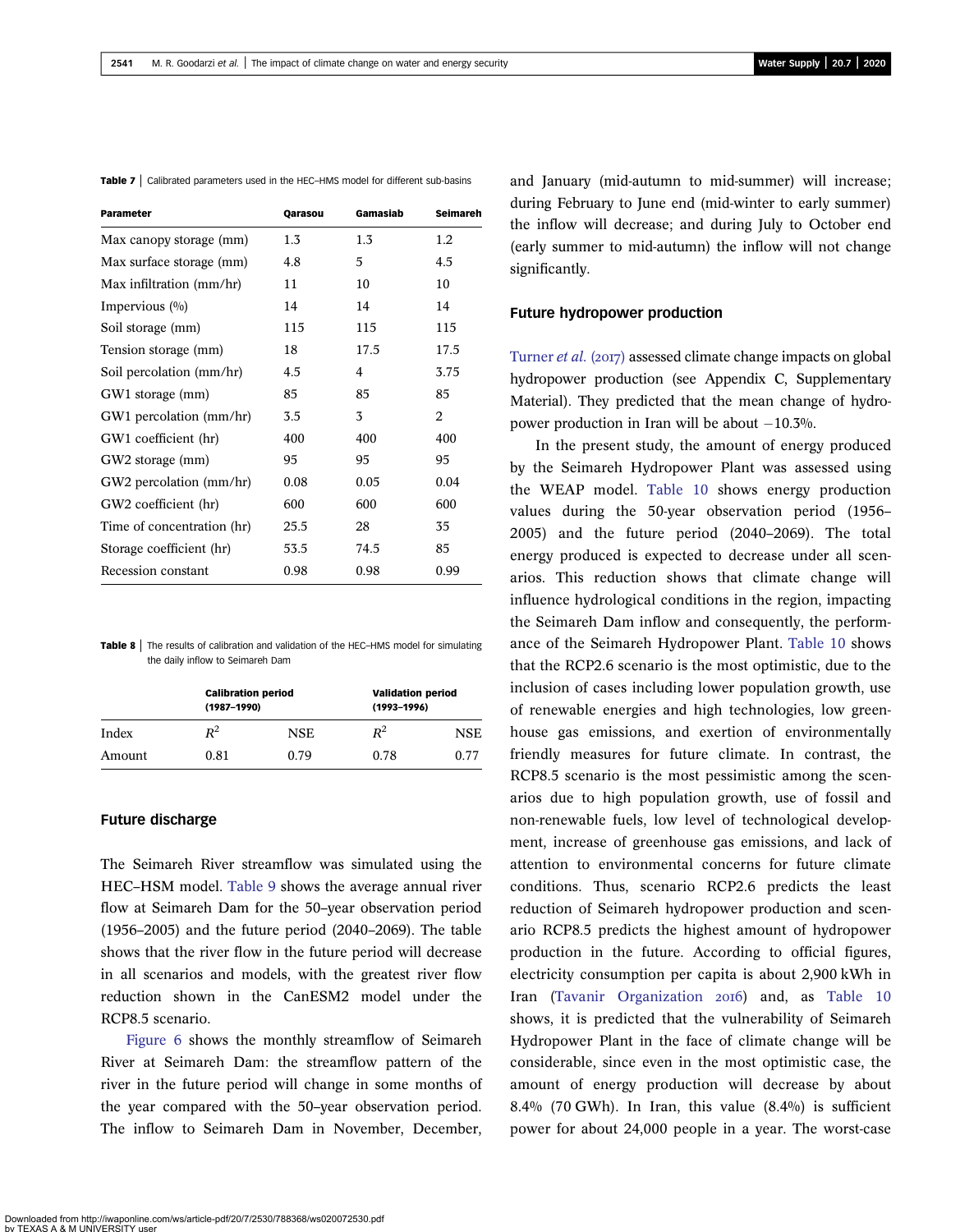

Figure 5 | Comparison of observed and simulated daily inflow to Seimareh Dam: (a) calibration period and (b) validation period.

Table 9 | The mean annual inflow to Seimareh Dam in the 50-year observation and future periods (m<sup>3</sup>/s)

| <b>Observation period</b> |               | <b>Future period</b> |               |          |               |          |           |          |    |          |  |  |  |
|---------------------------|---------------|----------------------|---------------|----------|---------------|----------|-----------|----------|----|----------|--|--|--|
|                           |               | CanESM2              |               |          |               |          |           | HadCM3   |    |          |  |  |  |
|                           | <b>RCP8.5</b> |                      | <b>RCP4.5</b> |          | <b>RCP2.6</b> |          | <b>B2</b> |          | A2 |          |  |  |  |
| 102.8                     | 89            | $-13.4%$             | 93.4          | $-9.1\%$ | 97.5          | $-5.2\%$ | 95.6      | $-7.0\%$ | 93 | $-9.5\%$ |  |  |  |

scenario predicts a decrease in energy production of about 16.3% (136.1 GWh): this reduction is remarkable, as it is sufficient power for about 47,000 people in a year. The decline of energy production at Seimareh Hydropower Plant shows its vulnerability in the face of climate change and poses problems for the power grid.

Figure 7 indicates monthly total energy generation by the hydropower plant for the 50-year observation and the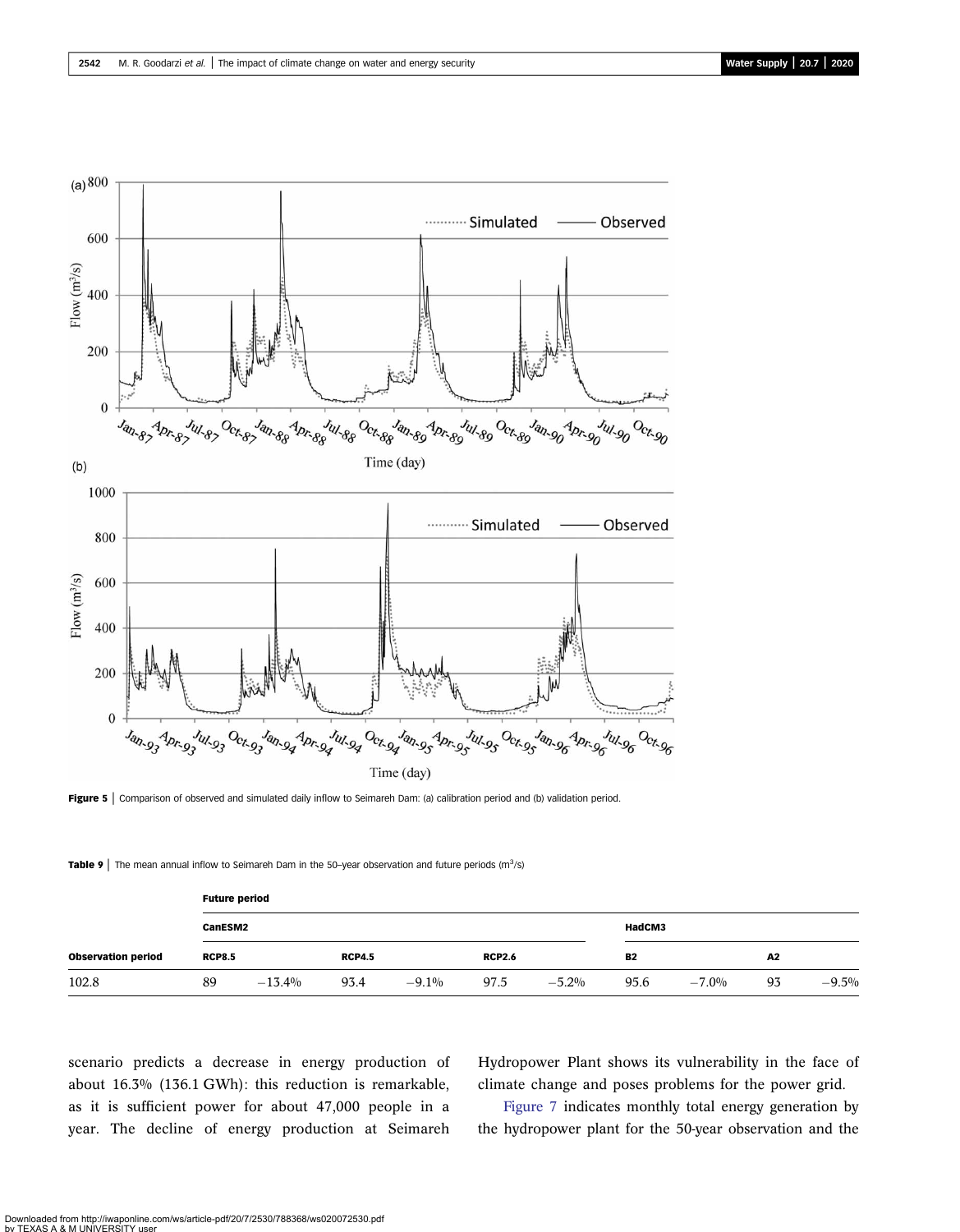

Figure 6 | The mean monthly inflow to Seimareh Dam in the 50-year observation and future periods.

Table 10 | Comparison of annual energy generation by the hydropower plant for future and 50-year observation periods (GWh)

| <b>Observation period</b> |               | <b>Future period</b> |               |          |               |         |           |          |       |          |  |  |  |
|---------------------------|---------------|----------------------|---------------|----------|---------------|---------|-----------|----------|-------|----------|--|--|--|
|                           | CanESM2       |                      |               |          | HadCM3        |         |           |          |       |          |  |  |  |
|                           | <b>RCP8.5</b> |                      | <b>RCP4.5</b> |          | <b>RCP2.6</b> |         | <b>B2</b> |          | A2    |          |  |  |  |
| 832.6                     | 696.5         | $-16.3\%$            | 725.2         | $-12.9%$ | 762.6         | $-8.4%$ | 742.1     | $-10.9%$ | 725.8 | $-12.8%$ |  |  |  |



Figure 7 | The mean monthly total energy generation by the hydropower plant for future and 50-year observation periods.

future periods. It can be clearly seen that the amount of total energy generation with various climate models and emission scenarios will change in several months during the future period.

As seen in Figure 7, hydropower production will be influenced by climate change in the future. This phenomenon will alter the amount of energy generated during several months of the year. It is predicted that the Seimareh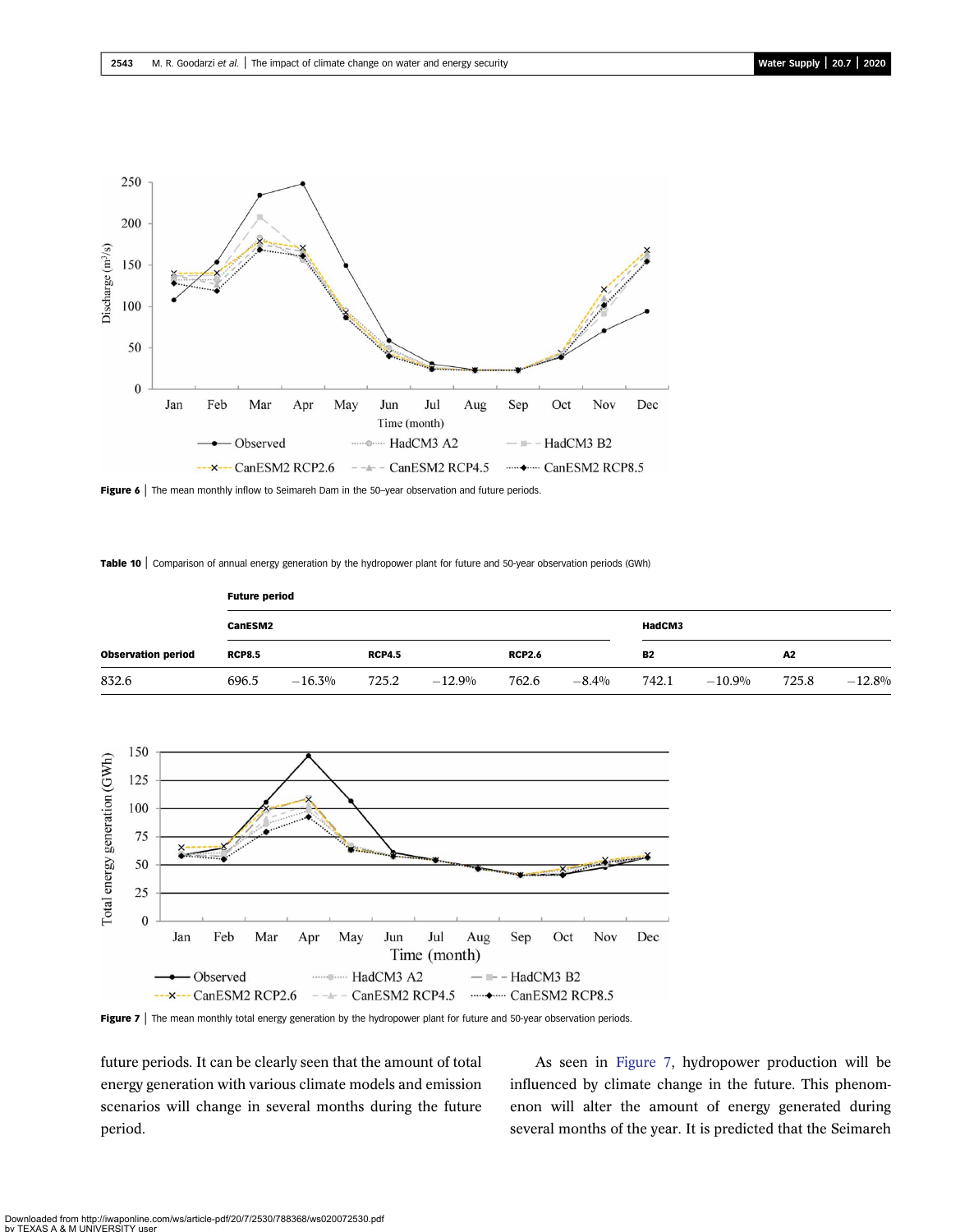plant will experience an increase of 11.8% (7 GWh) under the CanESM2 model and the RCP2.6 scenario during the month of January. The CanESM2 model under the RCP4.5 scenario and the HadCM3 model under the A2 scenario predict a negligible increase (1.7% and 2%, respectively) during this month. The HadCM3 model under the B2 scenario and the CanESM2 model under the RCP8.5 scenario indicate a negligible decrease (0.3% and 1.4%, respectively) for this month. In February, the CanESM2 model under the RCP2.6 scenario is the only case predicting an increase (2.5%). The other models and scenarios estimate reductions of 6.5–15.3% for February. All models and scenarios predict reduced energy generation of between 0.4% and 41% during the period of March to the end of September, with particularly high reduction (37–41%) during May: this amount of decline is considerable. The CanESM2 model under the RCP8.5 scenario is the only case estimating a reduction of 1.2% for October; the other cases predict an increase of 2.2–12.3%. In November, according to the prediction of all models and scenarios, the amount of energy generation will increase between 5.9% and 13.6%. In December, except for the CanESM2 model under RCP2.6, which predicts an increase of 3.2%, an estimated negligible reduction of energy generation is predicted (0.2–0.4%).

# **CONCLUSIONS**

The importance of water and energy resources for human survival is undeniable. Several studies have assessed climate change impacts on the hydropower industry, a very important source of energy. The majority of these studies focus on Europe and the USA. For a better understanding of climate change effects on western Asia, this study tries to assess the performance of Seimareh Dam and Hydropower Plant in the face of climate change. Future climate conditions of the region are predicted using HadCM3 and CanESM2 models under several emission scenarios through the statistical downscaling method. River flow was simulated using the HEC–HMS hydrological model. The expected performance of Seimareh Hydropower Plant was evaluated for a 30-year period (2040–2069) and, using the WEAP model, the amount of hydroelectric energy production under various emission scenarios was assessed. Results show that climate change will influence basin hydrological variables through increased temperatures and reduced precipitation. The Seimareh River flow will decrease under various scenarios in the future. According to various emission scenarios and climate models, the amount of Seimareh Dam inflow will decrease by between 5.2% and 13.4%, relative to the 50-year observation period (1956–2005). River flow patterns will also change. These altered Seimareh River flow patterns and the decreased Seimareh Dam inflow will influence the performance of Seimareh Hydropower Plant. The study estimates that the mean annual total energy production will decrease by 8.4– 16.3% under various emission scenarios compared with the 50-year observation period. These outcomes indicate that study and design of hydropower projects should not be based solely on observation data: in this case it is expected that several hydropower plants will face considerable challenges in energy supply. Sufficient attention to climate change should be incorporated into the design and maintenance of water projects: evaluating the anticipated impacts of climate change on various regional water resources can help improve water and energy securities. The present study uses only two climate models and five emission scenarios to assess the future performance of Seimareh Hydropower Plant. It is suggested that the performance of this plant also be assessed using a variety of climate models and emission scenarios in supplementary studies. A wide range of possible scenarios should be evaluated and appropriate management measures taken to prevent adverse conditions in the future.

# DATA AVAILABILITY STATEMENT

Data cannot be made publicly available; readers should contact the corresponding author for details.

### REFERENCES

Bates, B. C., Kundzewicz, Z. W., Wu, S. & Palutikof, J. P. Climate Change and Water. Technical Paper VI, Intergovernmental Panel on Climate Change Secretariat, Geneva, Switzerland.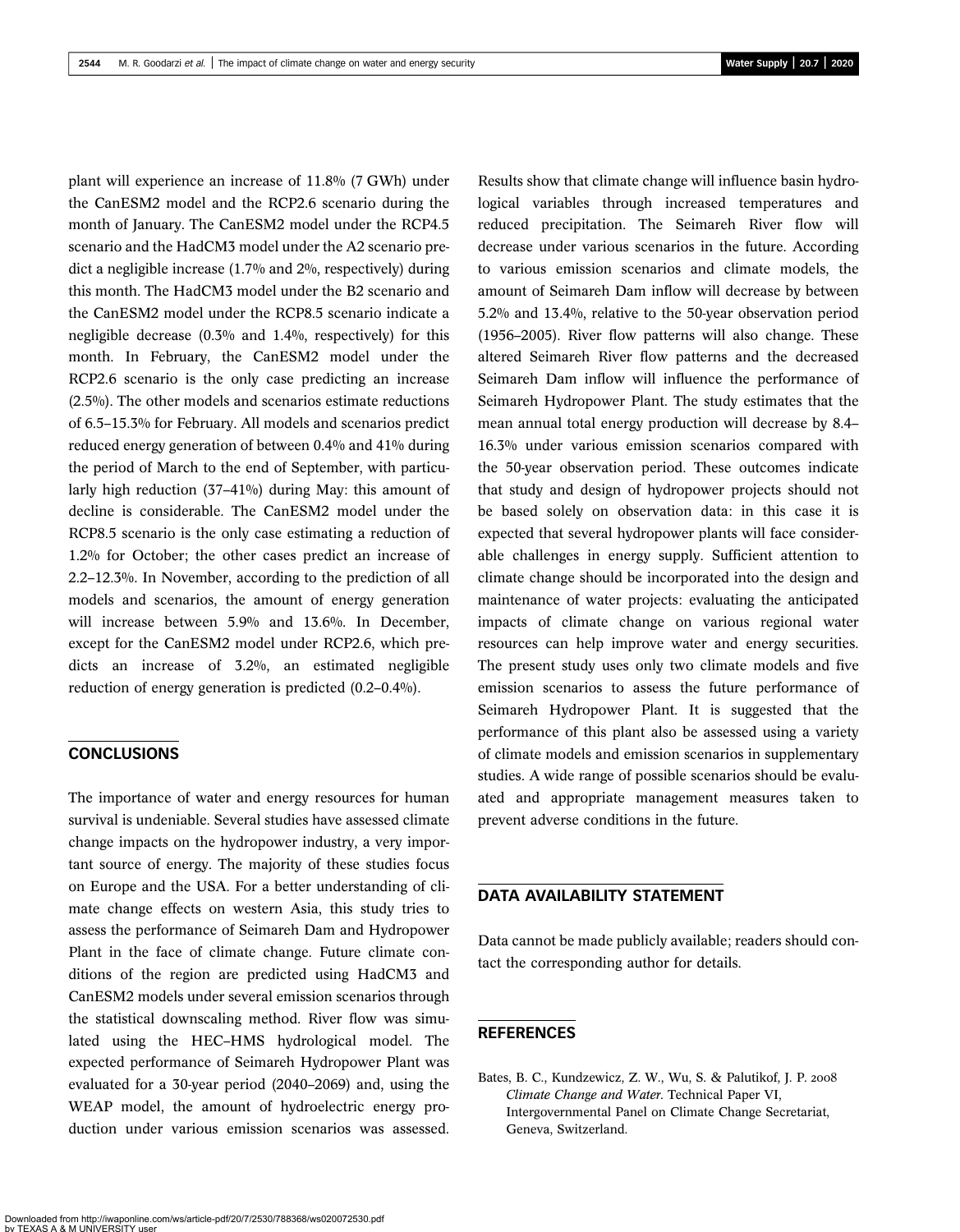Boadi, S. A. & Owusu, K. 2019 Impact of climate change and variability on hydropower in Ghana. African Geographical Review 38 (1), 19–31.

Collins, M., Knutti, R., Arblaster, J., Dufresne, J.-L., Fichefet, T., Friedlingstein, P., Gao, X., Gutowski, W. J., Johns, T., Krinner, G., Shongwe, M., Tebaldi, C., Weaver, A. J. & Wehner, M. 2013 Long-term climate change: projections, commitments and irreversibility. In: Climate Change 2013: The Physical Science Basis. Contribution of Working Group I to the Fifth Assessment Report of the Intergovernmental Panel on Climate Change (T. F. Stocker, D. Qin, G.-K. Plattner, M. Tignor, S. K. Allen, J. Boschung, A. Nauels, Y. Xi, V. Bex & P. M. Midgley, eds), Cambridge University Press, Cambridge, United Kingdom and New York, NY, USA, pp. 1029–1136.

Fan, J. L., Hu, J. W., Zhang, X., Kong, L. S., Li, F. & Mi, Z. Impacts of climate change on hydropower generation in China. Mathematics and Computers in Simulation 167, 4–18.

Forrest, K., Tarroja, B., Chiang, F., AghaKouchak, A. & Samuelsen, S. 2018 Assessing climate change impacts on California hydropower generation and ancillary services provision. Climatic Change 151, 395–412.

Ghafouri, M. R., Taheri Shahraiyni, H. & Saghafian, B. Modeling of continuous daily runoff of Karoon River using SMA loss function. Iran-Water Resources Research 9 (2), 73–77.

Halstead, M., Kober, T. & van der Zwaan, B. 2014 Understanding the Energy–Water Nexus. ECN-E–14-046, ECN, Petten, The Netherlands.

Hamududu, B. & Killingtveit, Å. 2016 Hydropower production in future climate scenarios: the case for Kwanza River, Angola. Energies 9 (5), 363.

Hasan, M. M. & Wyseure, G. 2018 Impact of climate change on hydropower generation in Rio Jubones Basin, Ecuador. Water Science and Engineering 11 (2), 157–166.

HEC 2000 Hydrologic Modeling System HEC-HMS: Technical Reference Manual. US Army Corps of Engineers, Hydrologic Engineering Center, Davis, CA, USA.

IPCC 2000 Emissions Scenarios. Special Report of IPCC Working Group III, Cambridge University Press, Cambridge, UK.

IWPRDC 2008 Studies of Seimareh Dam & Hydropower Plant. Iran Water and Power Resources Development Company.

Jalali, M. R., Azaranfar, A. & Afzali, R. 2008 Development of hydropower capabilities in WEAP integrated water resources software. In: 3rd Conference on Water Resource Management, Tabriz, Iran.

Lehner, B., Czisch, G. & Vassolo, S. 2005 The impact of global change on the hydropower potential of Europe: a modelbased analysis. Energy Policy 33, 839–855.

Liu, B., Lund, J. R., Liu, L., Liao, S., Li, G. & Cheng, C. Climate change impacts on hydropower in Yunnan, China. Water 12, 197.

Lobanova, A., Koch, H., Liersch, S., Hattermann, F. F. & Krysanova, V. 2016 Impacts of changing climate on the hydrology and hydropower production of the Tagus River basin. Hydrological Processes 30, 5039–5052.

Loucks, D. P. & van Beek, E. 2005 Water Resources Systems Planning and Management: An Introduction to Methods, Models and Applications. Studies and Reports in Hydrology, UNESCO Publishing, Paris, France.

Maas, A., Issayeva, G., Rüttinger, L., Umirbekov, A. & Daussa, R. Climate Change and the Water–Energy–Agriculture Nexus in Central Asia. Adelphi, Berlin, Germany.

Maran, S., Volonterio, M. & Gaudard, L. 2014 Climate change impacts on hydropower in an alpine catchment. Environmental Science & Policy 43, 15–25.

Meng, Y., Liu, J., Leduc, S., Mesfun, S., Kraxner, F., Mao, G., Qi, W. & Wang, Z. 2020 Hydropower production benefits more from 1.5 °C than 2 °C climate scenario. Water Resources Research 55, e2019WR025519.

Mohtar, R. H. 2017 A call for a new business model valuing water use and production: the water, energy and food nexus holistic system approach. Water International 42 (6), 773–776.

Oyerinde, G. T., Wisser, D., Hountondji, F. C. C., Odofin, A. J., Lawin, A. E., Afouda, A. & Diekkrüger, B. 2016 Quantifying uncertainties in modeling climate change impacts on hydropower production. Climate 4, 34.

Qin, P., Xu, H., Liu, M., Du, L., Xiao, C., Liu, L. & Tarroja, B. Climate change impacts on Three Gorges Reservoir impoundment and hydropower generation. Journal of Hydrology 580, 123922.

Ravazzani, G., Valle, F. D., Gaudard, L., Mendlik, T., Gobiet, A. & Mancini, M. 2016 Assessing climate impacts on hydropower production: the case of the Toce River Basin. Climate 4, 16.

Sieber, J. & Purkey, D. 2015 User Guide for Water Evaluation And Planning System (WEAP). Stockholm Environment Institute, US Center, Somerville, MA, USA.

Spalding-Fecher, R., Joyce, B. & Winkler, H. 2017 Climate change and hydropower in the Southern African Power Pool and Zambezi River Basin: system-wide impacts and policy implications. Energy Policy 103, 84–97.

Tavanir Organization 2016 Detailed Statistics of Iran's Power Industry for Strategic Management. Tavanir Organization. Available from: http://amar.tavanir.org.ir.

Teymouri Moghadam, A., Rahnama, G. & Ahmadian, M. HEC-HMS model calibration for rainfall–runoff simulation of Mahidasht Basin. In: The National Conference on Water Crisis Management.

Turner, S. W. D., Ng, J. Y. & Galelli, S. 2017 Examining global electricity supply vulnerability to climate change using a high-fidelity hydropower dam model. Science of the Total Environment 590–591, 663–675.

USDOE 2013 Effects of Climate Change on Federal Hydropower. Report to Congress, United States Department of Energy, Washington, DC, USA.

Vicuña, S., Dracup, J. A. & Dale, L. 2011 Climate change impacts on two high-elevation hydropower systems in California. Climate Change 109, 151–169.